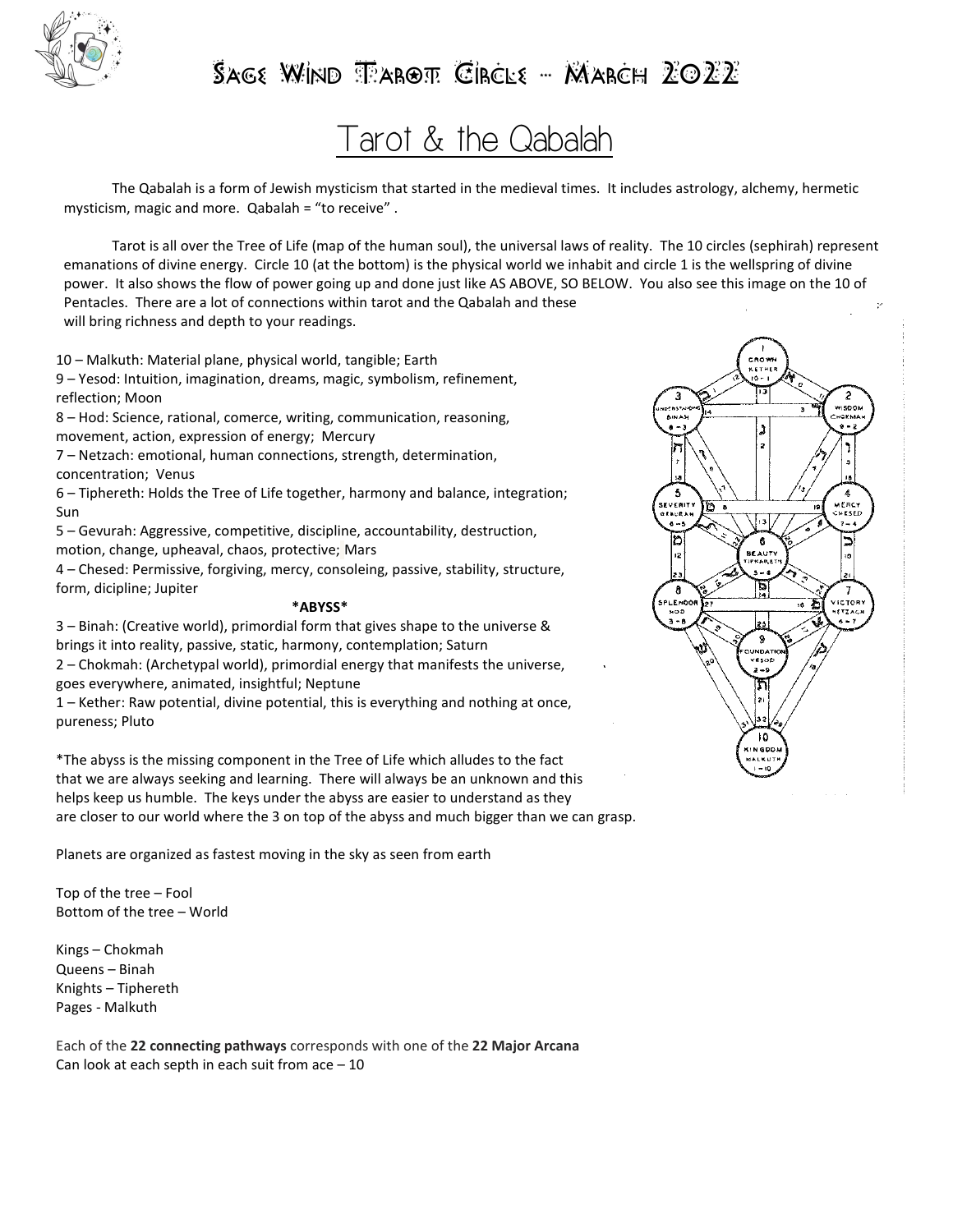

### SAGE WIND TAROT CIRCLE - MARCH 2022

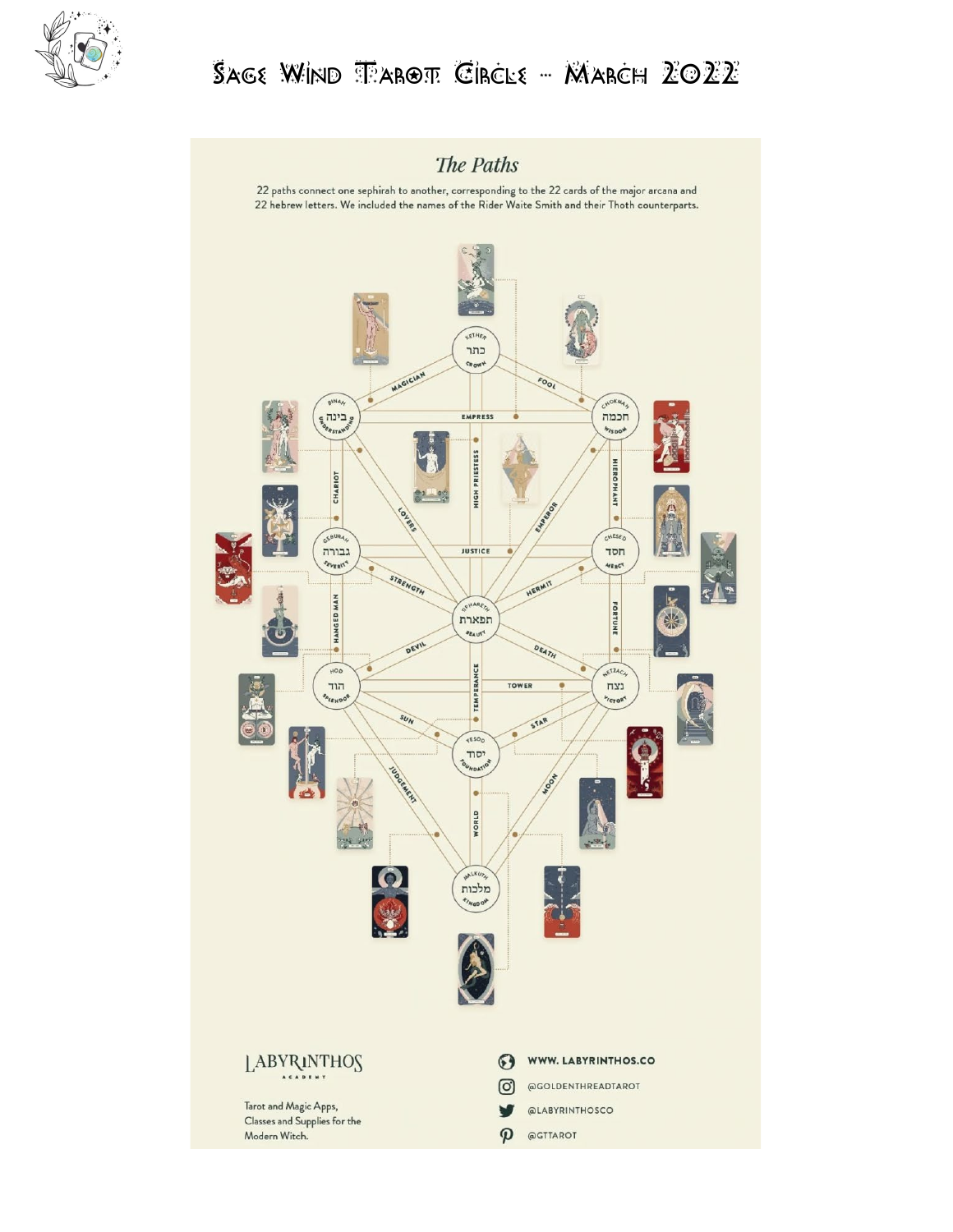

## SAGE WIND TAROT CIRCLE - MARCH 2022

BOTA created by Paul Foster Case (an American Occultist)

#### **References:**

#### **Books:**

Qabalah for Wiccans – Jack Chanek The Tarot – A Key to the Wisdom of the Ages – Dr. Paul Foster Case Qabalah Made Easy – David Wells Liber 777 – Aleister Crowley (List of correspondences)

#### **Tarot Decks:**

Builders of the Adytum Tarot Deck:<https://storebota.org/collections/tarot-decks> Hermetic Order Tarot Deck

#### **Web:**

https://labyrinthos.co/blogs/learn-tarot-with-labyrinthos-academy/the-tarot-and-the-tree-of-life-correspondences https://teachmetarot.com/part-iii-major-arcana/the-kabbalah/the-sephiroth/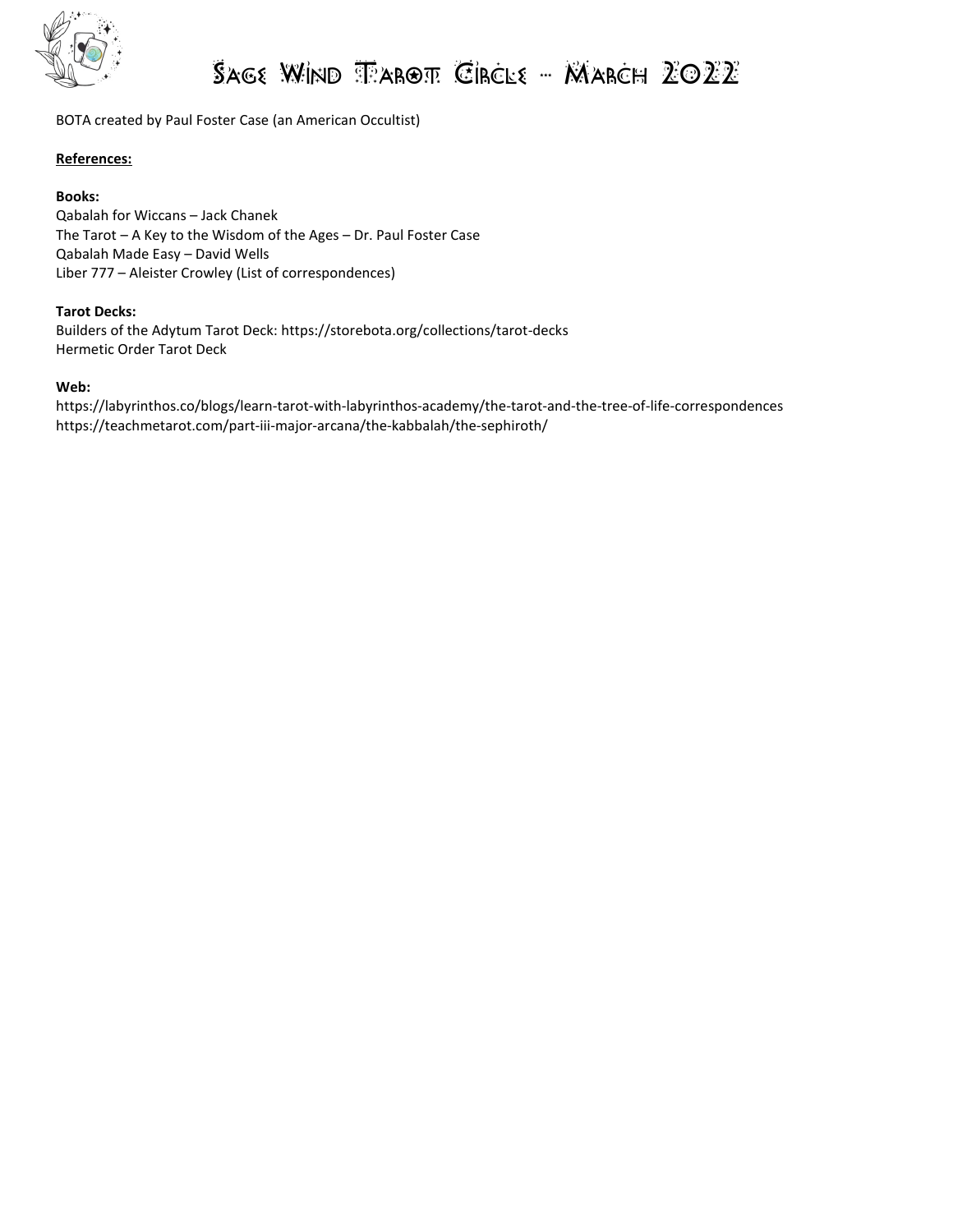| Key      | Title                 | Color         | Musical<br>Note | Hebrew<br>Letter | Letter<br>Letter<br>Meaning Number |    |
|----------|-----------------------|---------------|-----------------|------------------|------------------------------------|----|
| $\Omega$ | The Fool              | Yellow        | E Natural       | Aleph            | Oх                                 | 1  |
| ŀ        | The Magician          | Yellow        | E Natural       | Beth             | House                              | 2  |
| 2        | <b>High Priestess</b> | Blue          | G Sharp         | Gimel            | Camel                              | 3  |
| 3        | Empress               | Green         | F Sharp         | Daleth           | Door                               | 4  |
| 4        | Emperor               | Red           | C Natural       | Heh              | Window                             | s, |
| 5        | Hierophant            | Red-Orange    | C Sharp         | Vau              | Nail or Hook                       | 6  |
| 6        | Lovers                | Orange        | D Natural       | Zain             | Sword                              | 7  |
| 7        | Chariot               | Orange-Yellow | D Sharp         | Cheth            | Fence                              | 8  |
| 8        | Strength              | Yellow        | E Natural       | Teth             | Serpent                            | 9  |

### $\int$  OCCULT ATTRIBUTIONS OF THE TAROT

| 9     | Hermit           | Yellow-Green      | F Natural        | Yod    | Hand (open)   | 10  |  |
|-------|------------------|-------------------|------------------|--------|---------------|-----|--|
| 10    | Wheel of Fortune | Violet            | A Sharp          | Kaph   | Hand (closed) | 20  |  |
| 11    | Justice          | Green             | F Sharp          | Lamed  | Ox Goad       | 30  |  |
| 12    | Hanged Man       | Blue              | G Sharp          | Mem    | Water         | 40  |  |
| 13    | Death            | <b>Blue-Green</b> | G Natural        | Nun    | Fish          | 50. |  |
| 14    | Temperance       | Blue              | G Sharp          | Samekh | Prop          | 60  |  |
| 15    | Devil            | Blue-Violet       | A Natural        | Ayin   | Eye           | 70  |  |
| 16    | Tower            | Red               | C Natural        | Peh    | Mouth         | 80  |  |
| 17    | Star             | Violet            | A Sharp          | Tzaddi | Fish-hook     | 90  |  |
| 18    | Moon             | Violet-Red        | <b>B</b> Natural | Qoph   | Back of Head  | 100 |  |
| 19    | Sun              | Orange            | D Natural        | Resh   | Head          | 200 |  |
| 20    | Judgment         | Red               | C Natural        | Shin   | Tooth         | 300 |  |
| 21    | World            | Blue-Violet       | A Natural        | Tau    | Mark (Tau)    | 400 |  |
| 46-47 |                  |                   |                  |        |               |     |  |